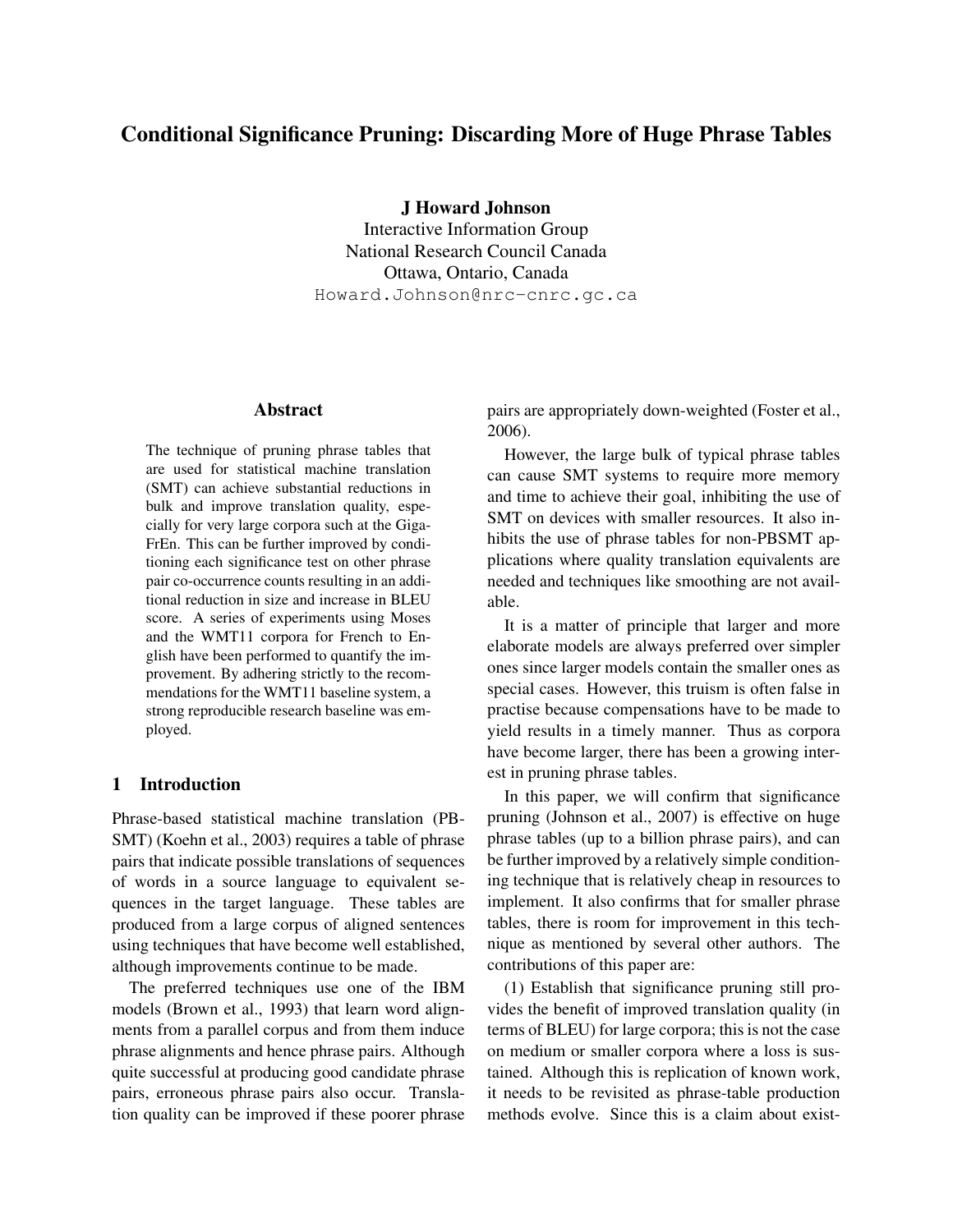ing practise, this is done on the strong community baseline of Moses and WMT11 corpora and benchmarks.

(2) A variant of significance pruning, here called *conditional significance pruning*, considering some of the inter-phrase-pair relationships is introduced. Many poor phrase pairs that are components of noncompositional phrase equivalences but are otherwise uncommon are removed. This results in a further improvement in translation quality for given phrase table size. It also removes many problematic but otherwise highly significant phrase pairs.

(3) Conditional significance pruning is evaluated in two different scenarios, one of which approximates the corpus as an extension of the phrase table. This doesn't harm the translation quality in spite of forcing the deletion of all phrase pairs that have a cooccurrence count of 1. There is strong evidence that this may be a good idea for large corpora although it is known to cause problems for smaller ones.

(4) Pruning is normally recommended as an efficiency strategy for small or low-resourced environments. This work shows that, with current phrasetable-generation methods 80% of the huge tables can be removed with an improvement to BLEU.

There is a growing literature on pruning phrase tables. Many of these focus on avoiding too much loss of translation quality. This work shows, that, at least for huge phrase tables and standard techniques, pruning is accompanied by a gain in BLEU. It is understood that, any BLEU-gain from pruning could be converted into a smoothing improvement that is better overall.

Zens et all (2012) present a technique for pruning phrase tables that directly removes the redundancy after smoothing, de-coupling the impact of harmful phrase pairs from the reduction in model size. With state-of-the-art smoothing techinques, this will be the baseline for future work.

Section 2 provides a brief overview of related work, with a discussion of other techniques for improving phrase pair quality, or applications of high quality phrase pairs other than PBSMT. Section 3 describes the technique with an example of a problem phrase pair that can be analyzed more accurately through conditioning and how its significance level can be adjusted. The remainder of the paper describes a series of experiments that use a standard baseline (WMT11 Moses baseline) on publicly available corpora (WMT11 French English) to demonstrate the effectiveness of these techniques. Section 4 describes the experimental setup, Section 5 shows the results and the paper ends with conclusions in Section 6.

#### 2 Related Work

This work continues and builds on the work of Johnson et al (2007), Moore (2004) and Yang and Zheng (2009). Tomeh and others discuss the idea of a more complete significance test for phrase tables (Tomeh et al., 2009). While very interesting, it is not easy to implement. Other methods are discussed that use other sources of information (such as syntactic or triangulation with a third language) to help decide with phrase pairs should be removed (Huang and Xiang, 2010), (Duan et al., 2011), (Sanchis-Trilles et al., 2011), (Yu Chen et al., 2009).

#### 3 The method of significance pruning

Following Johnson et al, (2007) the method of significance pruning retains phrase pairs that occur often in the underlying corpus. In particular, the number of times (co-occurrence count) that the source phrase occurs in source sentences and the target phrase occurs in the matched target sentence should be high enough to distinguish itself from the background of noise that occurs as a result of many types of errors that collectively can be modelled as independence. Although insufficient by itself, Johnson et al show that combined with standard phrase table generation techniques, it worked quite well. It was shown that up to 90% of the phrase table could be discarded in this way.

For this purpose, it is convenient to construct a two by two contingency table that tabulates the sentence pairs where the two types of matches occur and do not occur. Then a test of significance can be done to assess whether the degree of co-occurrence could plausibly have occurred by chance as a result of errors.

### 3.1 Significance testing using two by two contingency tables

Each phrase pair can be thought of as an  $n, m$ -gram  $(\tilde{s}, \tilde{t})$  where  $\tilde{s}$  is an *n*-gram from the source side of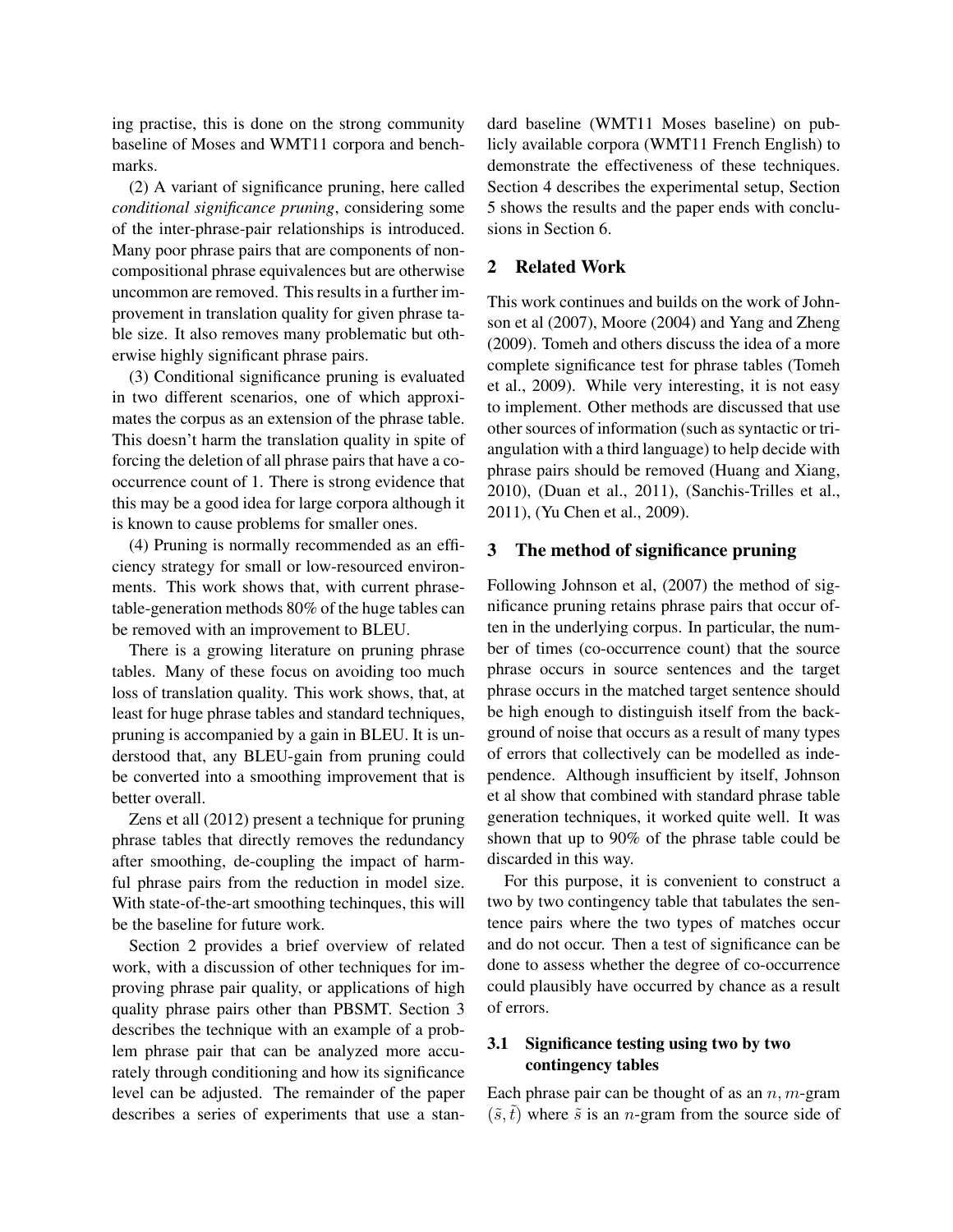the corpus and  $\tilde{t}$  is an m-gram from the target side of the corpus.

We then define:  $C(\tilde{s}, \tilde{t})$  as the number of parallel sentences that contain one or more occurrences of  $\tilde{s}$  on the source side and  $\tilde{t}$  on the target side;  $C(\tilde{s})$ the number of parallel sentences that contain one or more occurrences of  $\tilde{s}$  on the source side; and  $C(\tilde{t})$ the number of parallel sentences that contain one or more occurrences of  $\tilde{t}$  on the target side. Together with  $N$ , the number of parallel sentences, we have enough information to draw up a two by two contingency table (Table 1) representing the relationship between  $\tilde{s}$  and  $\tilde{t}$ . The x's are defined so that the table adds up:  $C(\tilde{s}, \tilde{t}) + x_1 = C(\tilde{s}), C(\tilde{s}, \tilde{t}) + x_2 = C(\tilde{t}),$  $C(\tilde{s})+x_4 = N, C(\tilde{t})+x_5 = N$ , and  $x_2 + x_3 = x_4$ .



Table 1: Contingency table  $CT(\tilde{s}, \tilde{t})$  for  $\tilde{s}$  and  $\tilde{t}$ . (The row labeled  $\tilde{s}$  shows how the  $C(\tilde{s})$  sentences with the source side containing  $\tilde{s}$  split into those containing  $\tilde{t}$  $(C(\tilde{s},\tilde{t}))$  versus those that do not. Similarly, for the column labeled  $\tilde{t}$ .  $\tilde{t}'$  means "does not contain  $\tilde{t}$ ".)

Fisher's exact test calculates the probability of observing the given table or one with a higher joint count:

$$
p\text{-value}(CT(\tilde{s},\tilde{t})) = \sum_{k=C(\tilde{s},\tilde{t})}^{\min(C(\tilde{s}),C(\tilde{t}))} p_h(k) \quad \text{where}
$$

$$
p_h(k) = \frac{\binom{C(\tilde{s})}{k}\binom{N-C(\tilde{s})}{C(\tilde{t})-k}}{\binom{N}{C(\tilde{t})}}
$$

In the following discussion the negative of the (natural) log of the p-value will be computed:

$$
\pi(CT) = -\log p\text{-value}(CT)
$$

### 3.2 An example showing how conditioning improves significance calculations

We will show a (not very good) example of this computation that actually occurred in a Giga-FrEnbased phrase table in the experiments discussed below. The phrase pair

#### (*gouvernement du, of Canada*).

occurs in 44,611 out of the 15,524,575 sentence pairs of the Giga-FrEn corpus. The two by two contingency table is shown in Table 2, and it yields a negative log p-level of 160323.

|     | റ⊂     | $\alpha$ <sup>"</sup> |          |
|-----|--------|-----------------------|----------|
| Gd  | 44611  | 21786                 | 66397    |
| Gd' | 145156 | 15313022              | 15458178 |
|     | 189767 | 15334808              | 15524575 |

Table 2: Contingency table for (*gouvernement du, of Canada*) (Here "Gd" will stand for *gouvernement du* and "oC" for *of Canada*)

As this example shows, significance pruning applied to phrase tables can lead to the retention of some obviously poor translations. A more sensitive analysis results if we construct a three by three table (Table 3) from the above by splitting out the counts for *gouvernement du Canada* for the rows and *government of Canada* for the columns. Almost all of

|      | GoC   | G\oC   | $\alpha$ C' |          |
|------|-------|--------|-------------|----------|
| GdC  | 43800 | 655    | 14372       | 58827    |
| Gd/C | 74    | 82     | 7414        | 7570     |
| Gd'  | 10183 | 134973 | 15313022    | 15458178 |
|      | 54057 | 135710 | 15334808    | 15524575 |

Table 3: Contingency table for (*gouvernement du Canada, government of Canada*) (GdC,GoC) with excess *gouvernement du* and *of Canada* counts shown (Gd/C≡Counts for Gd with counts for GdC removed and G\oC≡Counts for oC with counts for GoC removed)

the co-occurrence counts for (Gd,oC) is attributable to the (GdC,GoC) phrase pair of which it is a proper sub-phrase-pair.

To correct the significance level, we can strike out the first row and the first column. This has the effect of conditioning the analysis on those sentence pairs that contain neither a GdC on the French side or a GofC on the English side. The resulting table is Table 4: The significance level for this conditioned table is around 3.6, a value that would not be significant at the 1% level and only slightly significant at the 5% level.

A simpler situation occurs if we only condition on either a longer source phrase or a longer target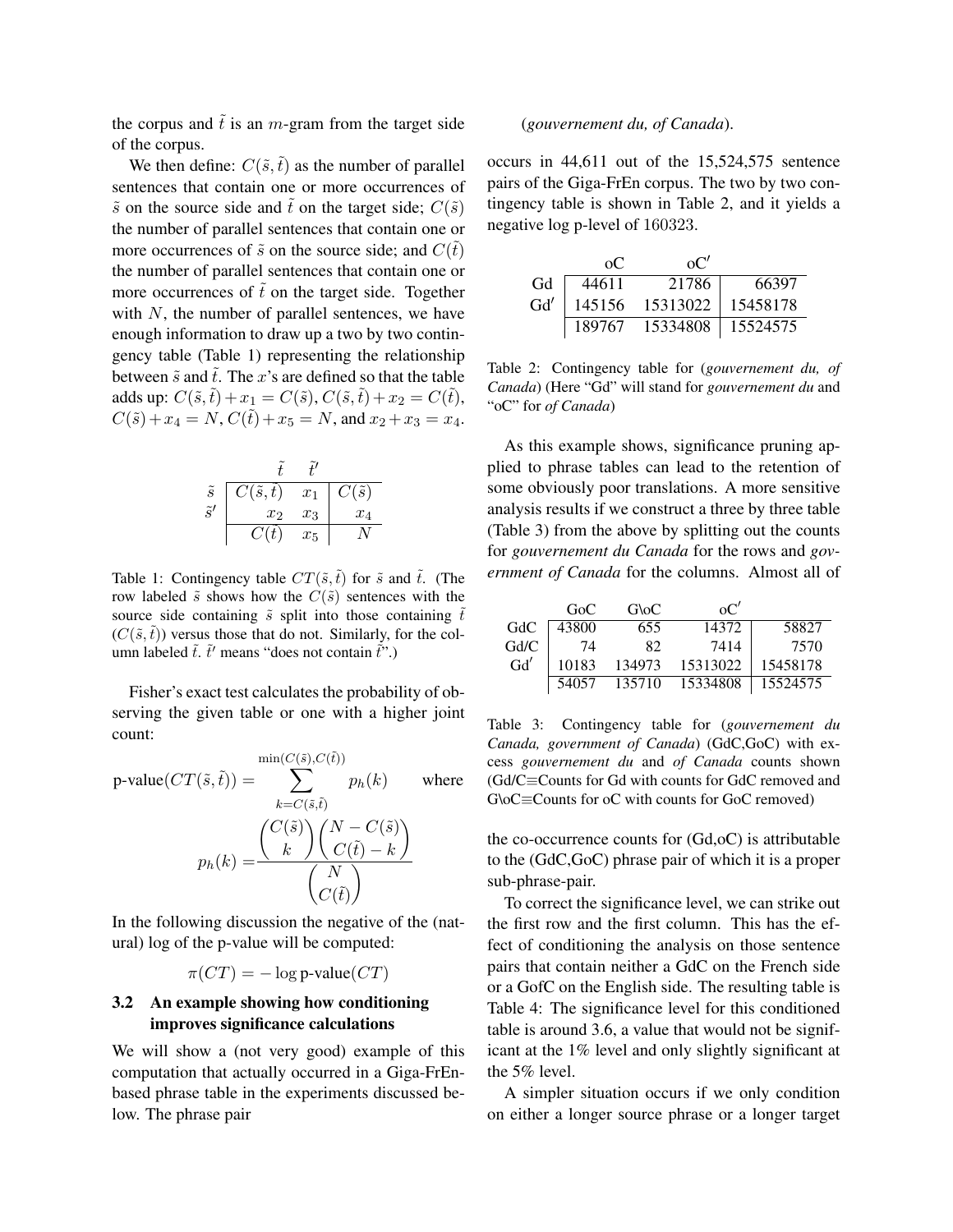|      | G\oC   | $\Omega^{\prime}$ |          |
|------|--------|-------------------|----------|
| Gd/C |        | 7414              | 7496     |
| Gd'  | 134973 | 15313022          | 15447995 |
|      | 135055 | 15320436          | 15455491 |

Table 4: Contingency table for (*gouvernement du, of Canada*) conditioned on the part of the corpus not containing (*gouvernement du Canada, government of Canada*)

phrase and not both. We then have either a two by three table or a three by two table. It will be shown that, even with this limitation, large savings can still be made and translation quality as measured by BLEU (Papineni et al., 2001) actually rises.

Table 5 shows the effect of crossing out row 1 and adding together columns 1 and 2. The significance level is about 41, up from 3.6 but still enough to heavily discount the phrase pair. (Alternatively, the table formed by adding the rows 1 and 2 and deleting column 1 yields a significance level of 442.)

|      | റ⊂     | $\alpha$ <sup>"</sup> |          |
|------|--------|-----------------------|----------|
| Gd/C | 156    | 7414                  | 7570     |
| Gd'  | 145156 | 15313022              | 15458178 |
|      | 145312 | 15320436              | 15465748 |

Table 5: Contingency table for (em gouvernement du, of Canada) conditioned on the part of the corpus not containing (*gouvernement du Canada, of Canada*)

In this example, we knew which phrase pair to condition out of the corpus but an automatic process would need to discover this on its own. Because of this we will consider all of the eligible phrase pairs in the phrase table and select the one that has the most effect. The next section will show that we can compute the conditioned contingency table using only the unconditioned tables for the candidate phrase pair and the phrase pair that we are conditioning out.

The *CSignif* column of Table 6 shows a sequence of steps like this where the process is recursively applied to the selected phrase pair. Peak significance levels occur for the sensible phrase pairs (*gouvernement du Canada, government of Canada*) and (*le gouvernement du Canada, the government of Canada*). Pruning in this fashion will improve the use of phrase tables for non-PBSMT applications if

this example is a reasonable guide.

#### 3.3 Conditioning of significance testing

We summarize a contingency table (Table 7) for  $\tilde{s}$ and  $\tilde{t}$  by four numbers  $(CT(\tilde{s},\tilde{t}) = (i, r, c, t))$  and leave blank the positions where the  $x$ 's appeared, since they will can be calculated by subtraction in all of the contingency tables we consider.



Table 7: Two by two contingency table for  $\tilde{s}$  and  $\tilde{t}$  $(CT(\tilde{s},\tilde{t}) = (j,r,c,t))$ 

.

Let  $\tilde{t}_i$  be a super-m-gram of  $\tilde{t}$ , denoted  $\tilde{t}_i \rightrightarrows \tilde{t}$ ,  $(\tilde{t}$ is a subsequence of the sequence of  $\tilde{t}_i$ ). i will range over the rows of the phrasetable having source side  $\tilde{s}$ . This set of rows will be denoted  $\mathfrak{P}(\tilde{s})$ . The two by three contingency table is shown in Table 8. Here  $j_i = C(\tilde{s}, \tilde{t}_i)$  and  $c_i = C(\tilde{t}_i)$ .

|             | $t_i$      | $t\mathrel{\restriction}$<br>$\sigma_{\eta}$ |  |
|-------------|------------|----------------------------------------------|--|
| $\tilde{s}$ | $\jmath_i$ | $j - j_i$                                    |  |
|             |            |                                              |  |
|             | $c_i$      | $c - c_i$                                    |  |

Table 8: Two by three contingency table for  $\tilde{s}$  and  $\tilde{t}$ ,  $\tilde{t}_i$ where  $\tilde{t}_i \sqsupset \tilde{t}$ 

Crossing out the first column of the table gives a contingency table for  $\tilde{s}$  and  $\tilde{t}$  |  $\tilde{t}'_i$ :  $CT(\tilde{s}, \tilde{t} | \tilde{t}'_i)$  =  $(j - j_i, r - j_i, c - c_i, t - c_i)$  as in Table 9.

|             | $t\mid t_i'$ |                |
|-------------|--------------|----------------|
| $\tilde{s}$ | $j - j_i$    | $r - \jmath_i$ |
|             |              |                |
|             | $c-c_i$      | $t-c_i$        |

Table 9: Two by two contingency table for  $\tilde{s}$  and  $\tilde{t} \mid \tilde{t}'_i$ where  $t_i \rightrightarrows t$ 

We can do the equivalent thing on the source side:  $CT(\tilde{s} | \tilde{s}'_k, \tilde{t}) = (j - j_k, r - r_k, c - j_k, t - r_k)$  where  $k \in \mathfrak{P}(\tilde{t})$  as in Table 10.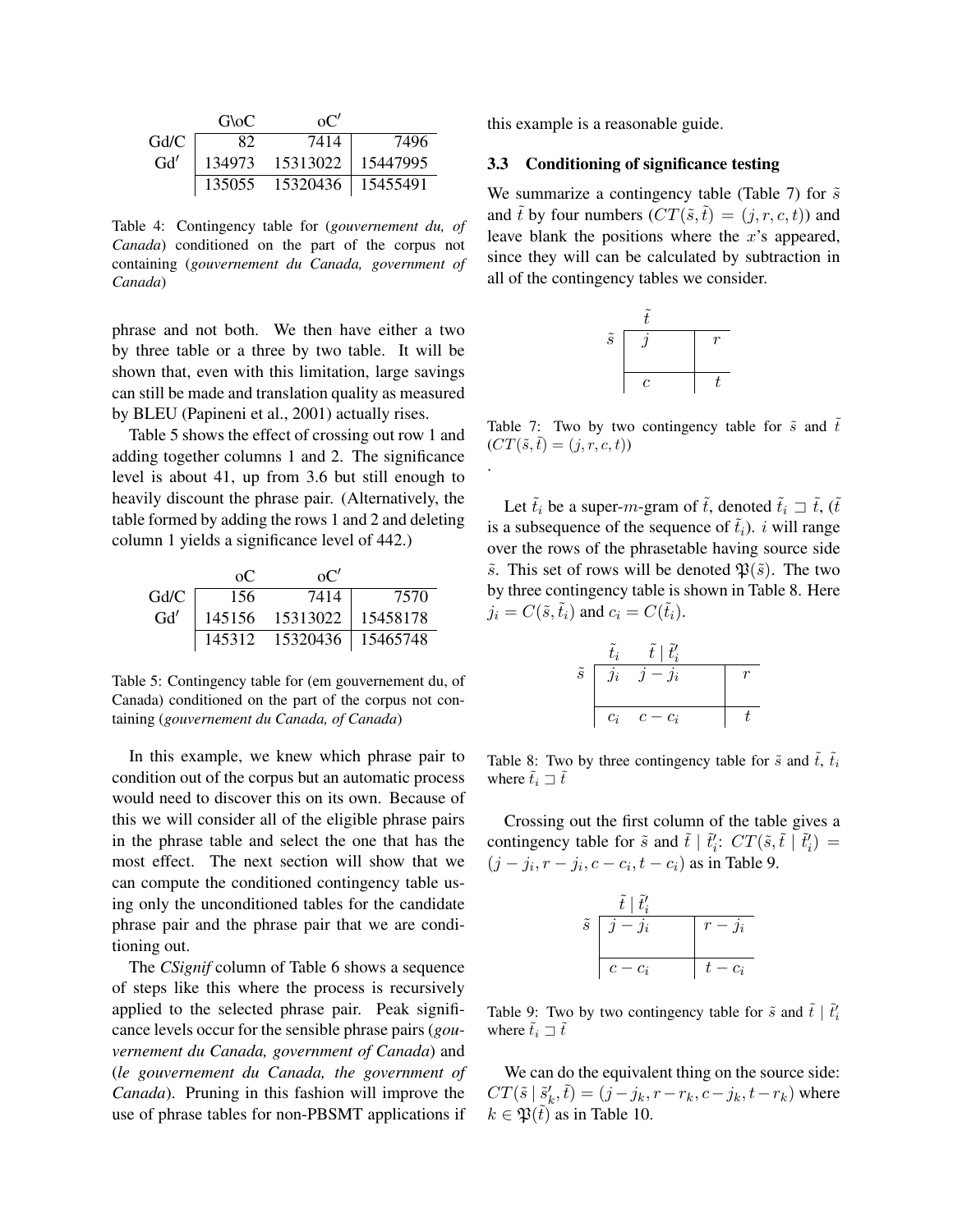| French             | English           | C(f,r)         | C(f)  | C(e)   | <b>USignif</b> | CSignif |
|--------------------|-------------------|----------------|-------|--------|----------------|---------|
|                    |                   |                |       |        |                |         |
| G du               | $\sigma$ f C      | 44611          | 66397 | 189767 | 160323         | 41      |
| G du C             | $\sigma$ f C      | 44455          | 58827 | 189767 | 168836         | 541     |
| G du C             | G of C            | 43800          | 58827 | 54057  | 241191         | 71717   |
| $G$ du $C$         | the G of $C$      | 31761          | 58827 | 38759  | 169516         | 62570   |
| $le$ G du C        | the G of $C$      | 20115          | 27820 | 38759  | 110602         | 89648   |
| $le$ G du C        | the G of C is     | 3749           | 27820 | 4340   | 22252          | 13615   |
| le G du C est      | the G of C is     | 1407           | 1874  | 4340   | 10722          | 5709    |
| «le $G$ du $C$ est | the G of C is     | 649            | 1874  | 1099   | 5243           | 1223    |
| «le G du C est     | " the G of C is   | 481            | 522   | 1099   | 4580           | 4887    |
| «le G du C est     | , " the G of C is | 10             | 522   | 12     | 99             | 59      |
| que «le G du C est | " the G of C is   | $\overline{4}$ | 4     | 12     | 57             | 43      |

Table 6: Some Giga-FrEn phrase pairs with counts and significance (− log(p-level)) (G≡*gouvernement* or *government* and C≡*Canada*) The unconditional significance levels are shown in the *USignif* column and conditional significance levels (on the following row) in the *CSignif* column.



Table 10: Two by two contingency table for  $\tilde{s} \mid \tilde{s}'_k$  and  $\tilde{t}$ where  $\tilde{s}_k \sqsupset \tilde{s}$ 

It is useful to consider a degenerate case where a sentence pair from the originating corpus  $\mathfrak{C}$ , nominally occurring once is considered as super-phrasepair with the whole target sentence standing in as a super-phrase on the target side. The joint count will be 1 (usually) and the marginal count will 1 (usually) although a more careful analysis could be done. By a similar analysis to above we have in Table 11. By symmetry, the same thing can be done on the source side with identical result.  $CT(\tilde{s} | \mathfrak{C}', \tilde{t}) =$  $CT(\tilde{s}, \tilde{t} | \mathfrak{C}') = (j-1, r-1, c-1, t-1)$ . Note that



Table 11: Two by two contingency table for  $\tilde{s}$  and  $\tilde{t} | \mathfrak{C}'$ 

it is possible for  $j - 1$  to be zero, with our without  $r - 1$  or  $c - 1$  being zero. This corresponds to a cooccurrence count of 1. If all three of these values are 1, we have the case of the 1-1-1 contingency table.

# 3.4 The algorithm for conditional significance pruning

Now with the notation from the last section we can calculate three conditional contingency tables by searching over all possible super-phrases on the target and source side.

$$
\begin{aligned}\n i^* &= \underset{\substack{i \in \mathfrak{P}(\tilde{s}) \\ \tilde{t}_i \supseteq \tilde{t}}} {\arg\min} \, \pi(CT(\tilde{s}, \tilde{t}|\tilde{t}'_i)) \rightarrow \!\! CT(\tilde{s}, \tilde{t}|\tilde{t}'_{i^*}) \\
k^* &= \underset{\substack{k \in \mathfrak{P}(\tilde{t}) \\ \tilde{s}_k \supseteq \tilde{s}}} {\arg\min} \, \pi(CT(\tilde{s}|\tilde{s}'_k, \tilde{t}) \rightarrow \!\! CT(\tilde{s}|\tilde{s}'_{k^*}, \tilde{t}) \\
&\rightarrow \!\! CT(\tilde{s}, \tilde{t}|\mathfrak{C}')\n \end{aligned}
$$

To the right of the arrows, the three lines in this formula show three candidate contingency tables formed by conditioning on a containing phrase pair where the source phrase is held constant, where the target phrase is held constant, and conditioning as in Table 11. We will then choose one of these three, the one that is least significant, that has the smallest value of  $\pi(\cdot)$ .

In the next section, three approaches will be evaluated: (1) the original significance pruning, (2) conditional significance pruning using only the first two cases if defined, falling back on unconditional pruning if there is no qualified super-phrase on either the source or target side, and (3) full conditional significance pruning, as just described. Note that case (3) will automatically discard any phrase pairs with a co-occurrence count of 1, including all of the 1-1- 1's.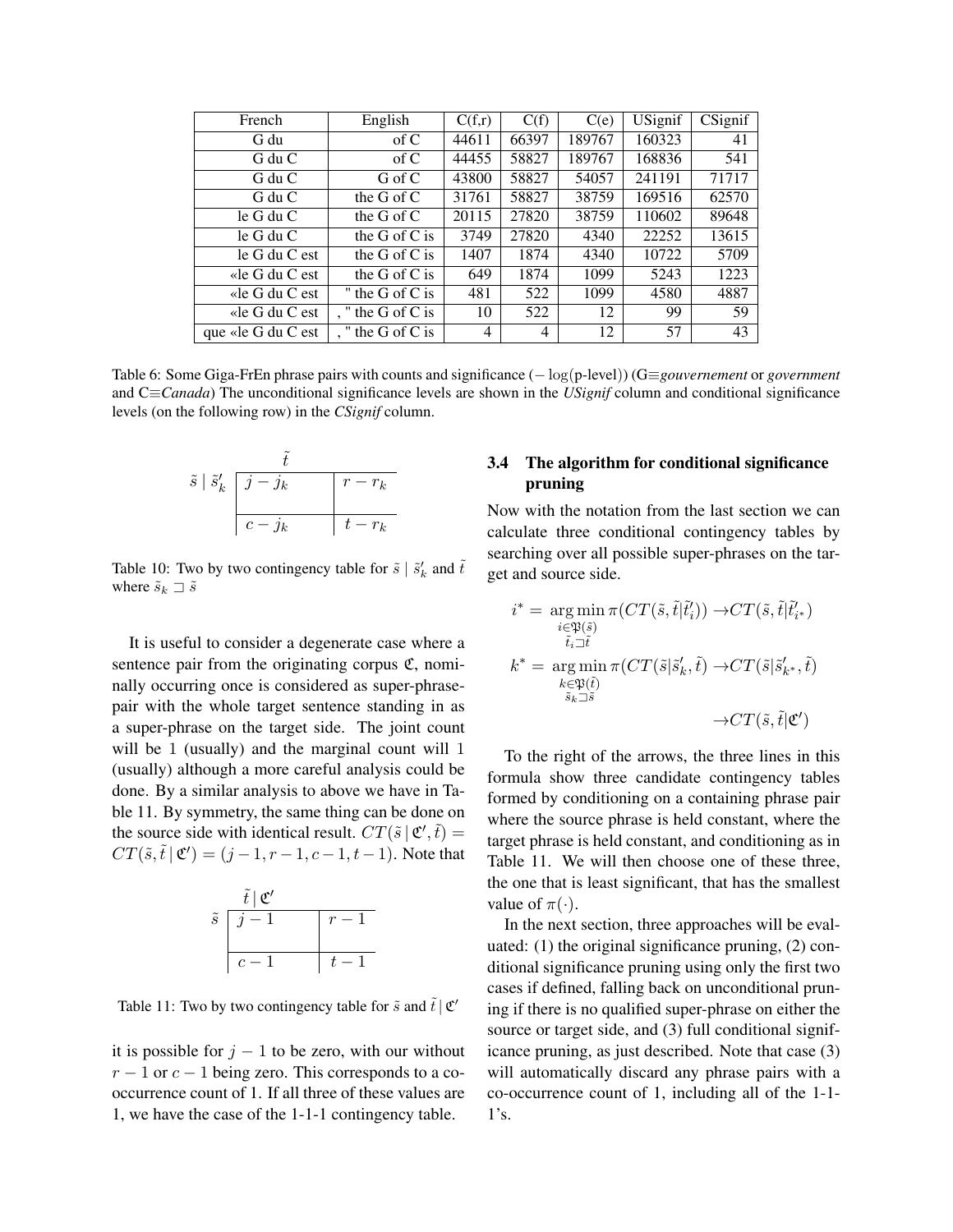#### 4 The Experiment

### 4.1 The baseline statistical machine translation system

The Moses baseline system for WMT11 (Workshop on Statistical Machine Translation, 2011) along with corpora from the WMT11 evaluation were employed. Changes were only made to ensure that scripts would run correctly, and the use of training and dev sets mirrored those of the WMT11 evaluation. Thus the results from this study conform exactly to the WMT11 conditions except for the timing and much larger time for training and tuning.

A snapshot of Moses (Koehn et al., 2007) was taken on August 3, 2011. This was combined with then current versions of SRILM (Stolcke, 2002) (v. 1.5.12), GIZA++ (Och and Ney, 2000) (v1.0.5), and the mteval script used for WMT11 (mtevalv11b.pl).

The directions provided on the WMT11 website for baseline system 1 were followed, to produce 5 versions of a French to English Baseline system. The tokenize.perl script supplied with for the WMT11 exercise was used in all cases. Adherence to the directions was strict to ensure reproducibility and to study the effects of pruning on an un-tuned strong baseline.

Optimal weights for these features were trained using n-Best MERT as provided with Moses. The dev set used for training was the WMT09 test set. The WMT10 test set was used for a dev test to choose the best configuration and final evaluation is based on the WMT11 eval set. This is consistent with competition in the WMT11 shared task (although BLEU is only an auxiliary measure for evaluation and human evaluation is the official measure).

The baseline configuration does not use Kneser-Ney smoothing on the phrase table but does use Kneser-Ney smoothing on the 5-gram language model. Since this evaluation is of phrase tables, it is important to ensure that the choice of language model does not skew the results. In each case, the language model was computed on the un-duplicated monolingual English corpus composed of all of the news.

This is a large in-domain monolingual corpus. No language models derived from the other bilingual corpora were used. Because the results of this looked reasonable and this study is about phrase tables, this decision was taken after experimentation not reported here. A test was done including, in addition, the corresponding English side of the parallel corpora, but this did not improve BLEU. The LDC supplied corpora were not used to stay within the WMT11 supplied materials.

The 5 phrase tables were produced using Giza++ and the diag-end-final algorithm in Moses. Because there are 4 natural sets of bilingual data for French to English, there were four separate phrase tables produced: (1) News-commentary (small in-domain), (2) Europarl (larger not in-domain but closer than the other larger corpora), (3) UN, and (4) Giga-FrEn (the web-harvested huge bilingual corpus). There was a fifth phrase table produced by pooling the four corpora into one large corpus and producing a phrase table.

In order for the Moses phrase table scripts to handle such large corpora, an initial filtering step in applied where long tokens and long phrases are censored as well as phrase pairs with an extreme length ratio.

A final note: although only one replicate per point is shown in the results, every data point is the result of a separate MERT training run and so they can be interpreted as independent trials on slightly different conditions. In all pruned conditions the starting weights for MERT were the optimized weights for the 100% case.

#### 5 Results

### 5.1 Confirmation of unconditional pruning behaviour

The first question to investigate is the issue of whether the original significance pruning does not penalize BLEU in the case of this data set. Some authors (Yang and Zheng, 2009) have noticed that it is sometimes the case that some of the 1-1-1's need to be included in order to achieve the optimum balance between translation quality and amount of pruning. The baseline is also stronger since it includes a number of enhancements made since 2007.

Figure 1 shows the effect of retained percentage of the phrase table on BLEU for each of the five corpora. It is quite clear that for News-Commentary there is a cost in pruning that is serious and would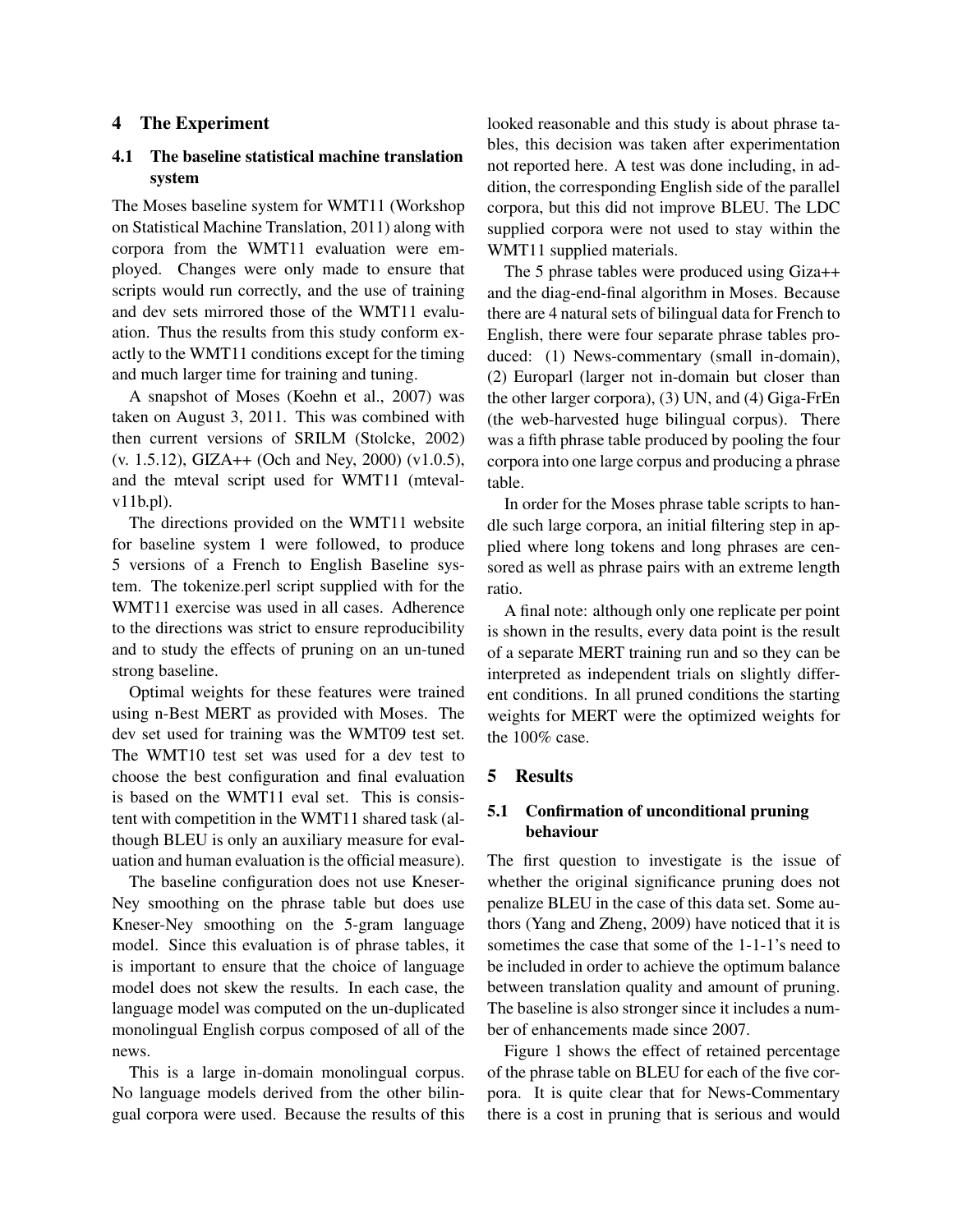**WMT11 Fr −> En : news−test2011 (unconditional)**



Figure 1: WMT11 news-test2011 (unconditional pruning)

**WMT11 Fr −> En : news−test2011 (conditional incremental)**



Figure 2: WMT11 news-test2011 (unconditional pruning updated with conditional levels when defined)

cause hesitation to using significance pruning. For Europarl, there is a tiny cost that might be considered serious or not depending on the application. For the larger corpora though, there is quite clearly a benefit from the standard significance pruning, discarding all of the 1-1-1's and those phrase pairs less significant.

Note that the large gap in each set of points corresponds exactly to the 1-1-1's.

## 5.2 Behaviour of conditional significance pruning

The two conditional significance pruning schemes are applied to the same corpora. The first scheme with the significance levels updated with conditional significance levels where they exist is shown in Figure 2.

The graphs look very similar to the unconditional graphs although they have slightly higher BLEU scores. This is not easy to see though and will be studied below. In particular the large 1-1-1 gap is still visible and there is a loss of BLEU performance if 1-1-1 and below phrase pairs are discarded for NC and EU.

The total conditional significance pruning scheme discards all of the 1-1-1's and there are two gaps.

The right-most gap corresponds to all phrase pairs with a significance p-value of 100%. This includes all of the 1-1-1's as well as some degenerate conditional contingency tables. The other gap corresponds to all phrase pairs that are anti-associated or have a significance p-value of 50% or above.

Figure 3 shows that the peak translation quality occurs just to the left of the two gaps in all cases except News-Commentary where there still is a small benefit from including the 1-1-1's. Notice the improvement in BLEU by retaining about 20% of the conditionally pruned table compared to about 10% of the unconditionally pruned table.

### 5.3 Improvement of conditional over unconditional pruning

The runs were set up to match the percentages of corpus retained to allow for a paired t-test. To visualize the effect the value of BLEU from unconditional pruning is subtracted from the BLEU from the conditional pruning under the two schemes. The results are shown in Figure 4 and Figure 5 for pruning to 20% or less.

It is quite clear from the graphs that both of the schemes show an improvement and that it is significant. The average difference is 0.09 BLEU for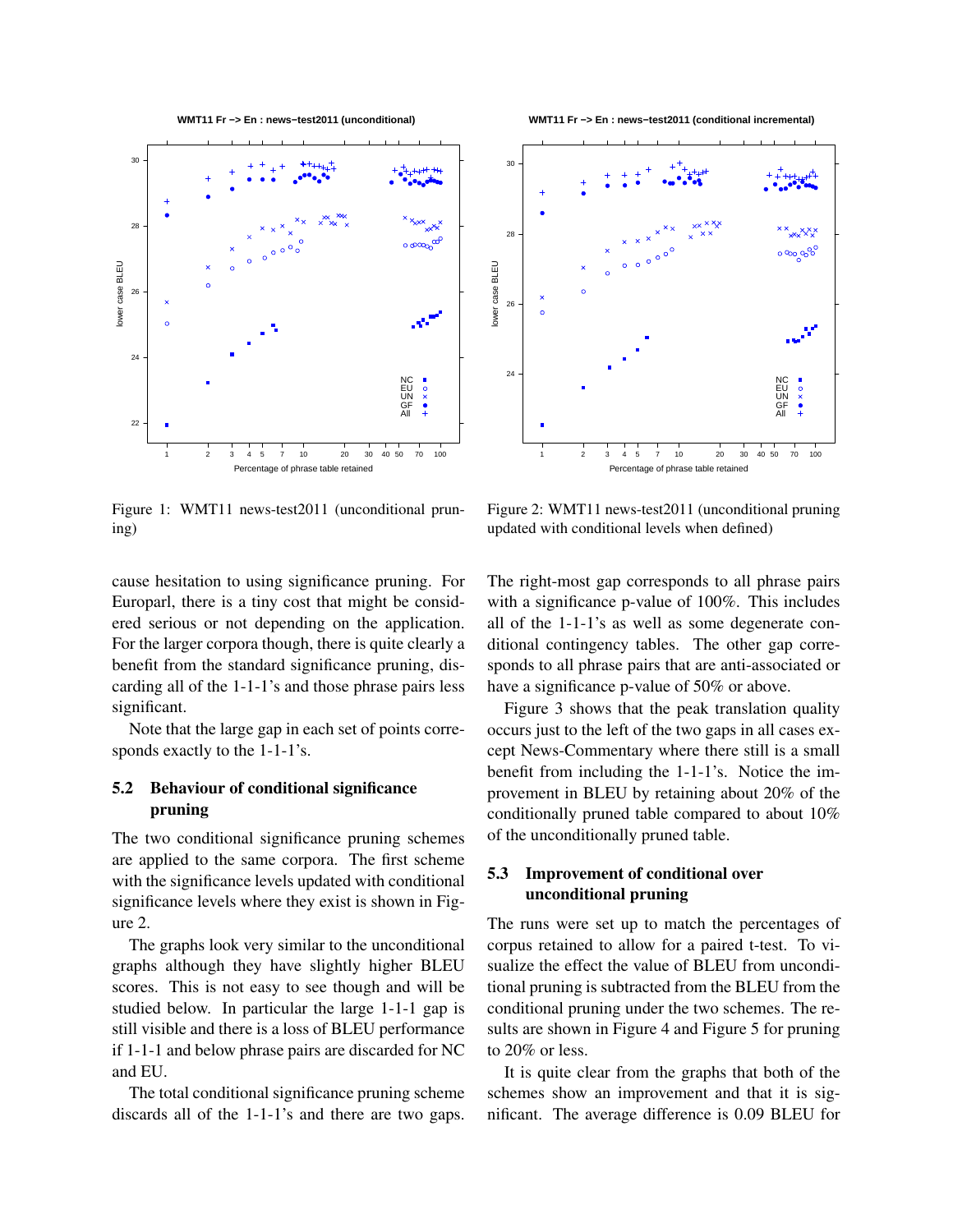**WMT11 Fr −> En : news−test2011 (conditional)**



Figure 3: WMT11 news-test2011 (conditional pruning)

scheme 1 and 0.07 for scheme 2. These are both significance at a 1% level. Nonetheless, it is clear from the graphs that the actual improvement depends on the prune percentage.

It appears from this analysis that scheme 1 is better than scheme 2 but earlier graphs show that this is not the case for the larger corpora at the 50% threshold.

#### 5.4 How would this system have done for WMT11?

The evaluation for WMT11 was based on a human evaluation. However, if we adopt a proper protocol of deciding scenarios based on news-test-2010 and evaluating on news-test-2011, we can compare the results against the scores published on the web site. The best lower case BLEU on the eval set was posted as 30.5. The first interesting observation is that the baseline 1 system can achieve 29.66 BLEU by combining all of the parallel corpora. This also established that this is a strong baseline.

Table 12 shows the results if no pruning is done. Eval BLEU scores are in bold if they are within 0.1 BLEU of the best achieved for this corpus. For the smaller corpora NC and EU, pruning provides no benefit and for NC can cause loss in BLEU. This agrees with the results from a number of papers that



Figure 4: WMT11 news-test2011 BLEU-cond-1 - BLEU-uncond

| Corpus | Test        | Phrase  | Eval        |
|--------|-------------|---------|-------------|
|        | <b>BLEU</b> | Table % | <b>BLEU</b> |
| NC     | 23.49       | 100.000 | 25.37       |
| EU     | 27.30       | 100.000 | 27.63       |
| UN     | 26.14       | 100.000 | 28.11       |
| GF     | 28.39       | 100.000 | 29.33       |
| A11    | 29.03       | 100.000 | 29.66       |

Table 12: Strategy 0 : No Pruning

agree that some of the 1-1-1's need to be included. In the case of EU it is less clear as pruning can almost reach the un-pruned case.

A common strategy choosing the best configuration is based on the test BLEU. One notable observation is that, except for GF, the best test BLEU is not achieved without pruning. This is different behaviour from the eval BLEU as can be seen from the results earlier in this section. The results are shown in Table 13.

However, pruning the phrase table to less than 20% can improve the ability of the model to generalize to the eval set. Table 14 shows the results using a strategy of choosing the pruned model with the best test BLEU.

The NC corpus loses about 0.2 BLEU and UN, GF, and All gains about 0.2 BLEU. EU is about the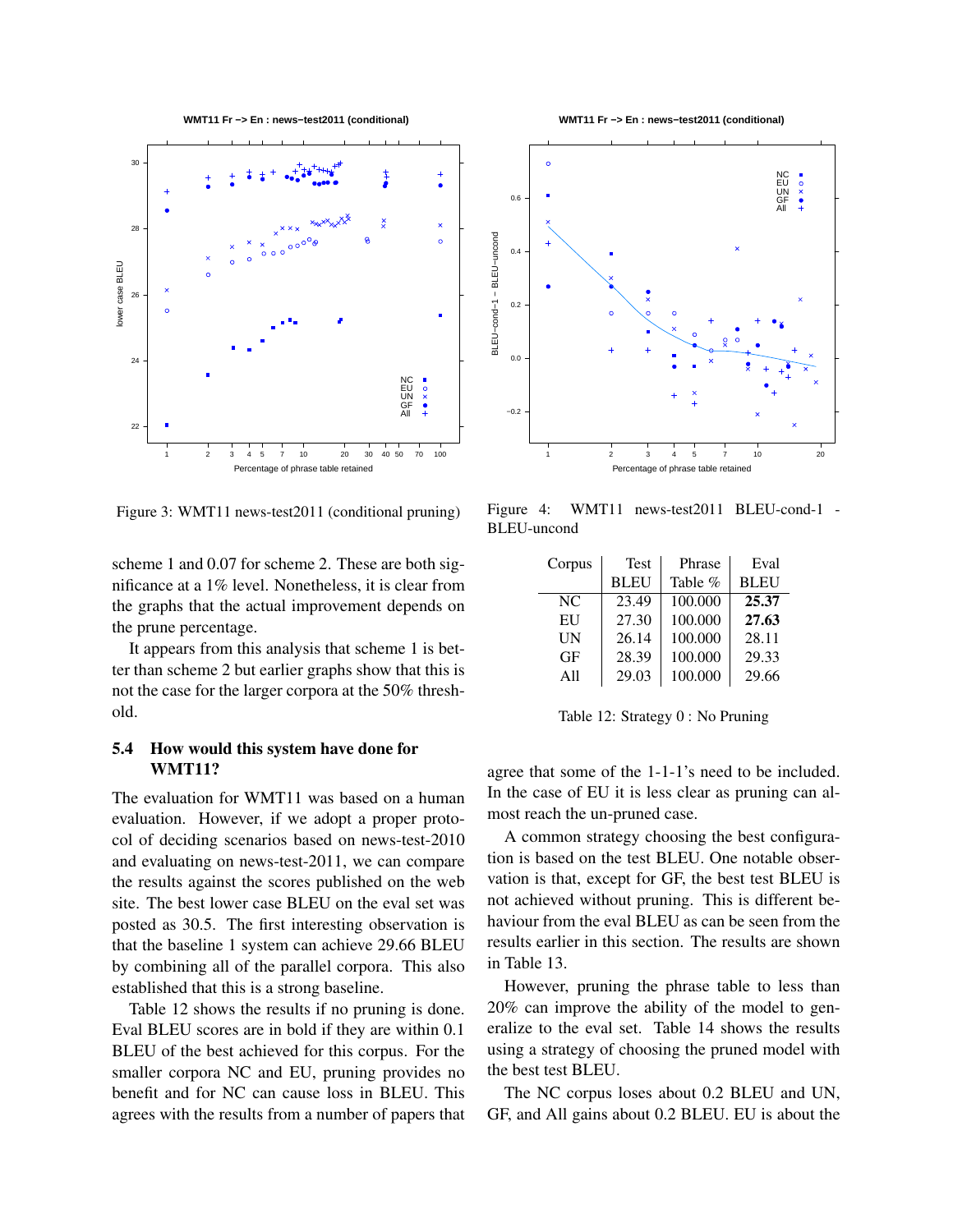

Figure 5: WMT11 news-test2011 BLEU-cond-2 - BLEU-uncond

same pruned as not.

Oracle best BLEU 30.02 happens for All2 with 10% and test BLEU of 28.93. There is no obvious scenario under which this configuration would be chosen. However, someone believing fully in the merits of method 3 and the superiority of using all of the corpora pooled together might have chosen to select all positively associated phrase pairs (significance p-level =  $50\%$ ). In this case 18.492% of the phrase table would be selected (157,503,821 phrase pairs). The BLEU on the test set in this case is 28.91 and on the eval set it is 29.99.

#### 5.5 The running cost

The run of All un-pruned required 38GB of RAM for 3 or 4 hours on a R710 to translate the test or eval set. The three pruned runs required about 14GB of RAM for 1 to 1.5 hours on a R710.

This is the other reason for pruning. It allows much more translation and experimentation to be achieved with the same resources.

#### 6 Conclusions

From the results it is clear, at least for this huge corpus, that significance pruning is effective at reducing the size of the phrase table to less than 20% of its

| Corpus          | Test        | Phrase  | Eval        |
|-----------------|-------------|---------|-------------|
| & Scheme        | <b>BLEU</b> | Table % | <b>BLEU</b> |
| NC <sub>1</sub> | 23.49       | 95.000  | 25.28       |
| NC2             | 23.53       | 95.005  | 25.30       |
| NC <sub>3</sub> | 23.49       | 100.000 | 25.37       |
| EU1             | 27.31       | 80.005  | 27.39       |
| EU2             | 27.43       | 75.060  | 27.27       |
| EU3             | 27.47       | 29.417  | 27.63       |
| UN1             | 26.14       | 100.000 | 28.11       |
| UN2             | 26.14       | 100.000 | 28.11       |
| UN3             | 26.14       | 100.000 | 28.11       |
| GF1             | 28.79       | 14.000  | 29.57       |
| GF2             | 28.71       | 14.000  | 29.54       |
| GF3             | 28.71       | 8.177   | 29.54       |
| A111            | 29.08       | 95.000  | 29.70       |
| A112            | 29.05       | 80.000  | 29.56       |
| A113            | 29.03       | 100.000 | 29.66       |

Table 13: Strategy 1 : Best Test BLEU

size and deliver a small consistent improvement to BLEU. The modification of conditioning can raise this to up to a 0.33 BLEU improvement. This is a strong baseline because it would have placed in the top few of the WMT11 systems using only resources available at that time.

For the Europarl corpus, the results are similar to those in the significance pruning paper (Johnson et al., 2007).

Future work could include studying the effect of including some of the 1-1-1's for huge corpora based on some of these techniques, but the above results do not suggest that this will yield large benefits.

A more promising avenue of research involves combining the ideas of significance testing more intimately into the phrase generation process. If the corpus does not support some of the phrases strongly, maybe it also does not support the word alignments that lead to these phrases. This insight might lead to improvements in word alignments.

Another interesting direction is the use of high quality phrase equivalents for other purposes. As the quality improves, techniques that depend on translation equivalents may also improve.

#### References

Peter F. Brown, Stephen A. Della Pietra, Vincent J. Della Pietra and Robert L. Mercer. 1993. The Mathemat-